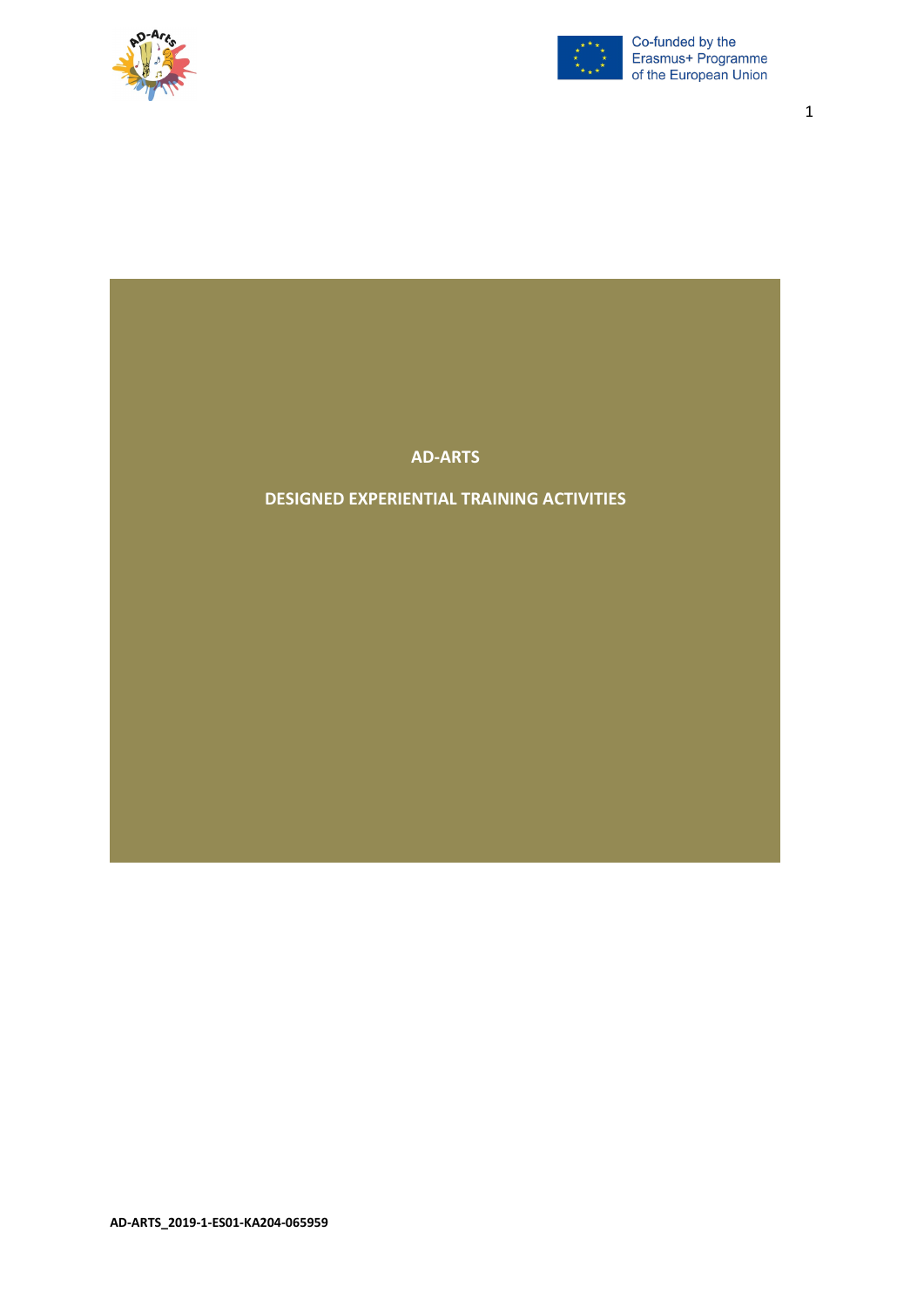



# **Table of contents**

| 3. |  |
|----|--|
|    |  |
|    |  |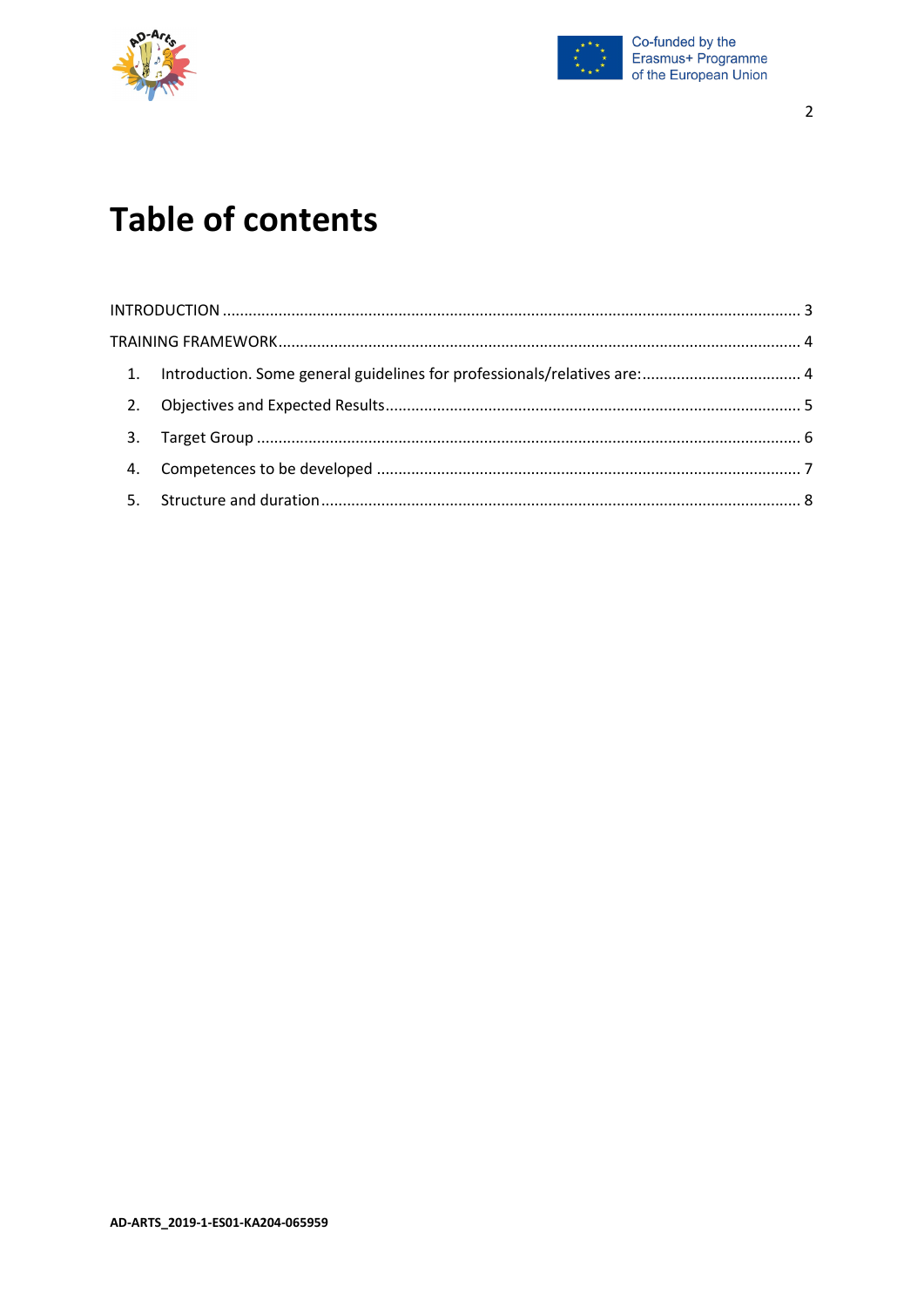



# <span id="page-2-0"></span>**INTRODUCTION**

AD-ARTS is launched with the main objective of increasing the competences (attitudes, knowledge, skills) of PwAD (Mild and Moderate), Relatives and Professionals on the implementation of CATs supported by DTs for improving their Quality of Life. Specific objectives:

- To aware/motivate this group about the importance of CATs for QoL
- To transfer knowledge, guidelines and procedures on how to implement CATs for producing proper behavioral and emotional outcomes.
- To transfer knowledge, guidelines and procedures on how to use DTs for supporting the implementation of CATs.
- To improve socialization of PwAD, including the participation of Relatives in the implementation of CATs supported by DTs with PwAD out of the care centers.

DESIGNED EXPERIENTIAL TRAINING ACTIVITIES (DETAs)are built based on the simulation of the creation of a "Training-Music Show" with the participation of PwAD, Relatives and Professionals, as an activity which encompass all the areas considered in the scope of CATs (drama, visual arts, music and dance). Along the creation and preparation of the "Training-Music Show", all the members of the Target will increase their competences "learning by doing"

DETAs are produced as a set of Tangible Templates including, among others, a detailed explanation of the methodology to implement, number of recommended trainees, duration, resources and tools needed, scenarios for real environment experiences and how to use the Training Materials (I.O.2 is different and complementary to I.O.3, both needed for the implementation of the Training Program)

DETAs are designed to be implemented with the common participation of PwAD, Relatives and Professionals, where they will develop their competences through sharing capabilities and cooperation. PwAD will experience the purpose and the dynamics of CATs supported by DTs. Relatives and Professionals will learn how to give the proper support to PwAD on how to participate in CATs supported by DTs, both in domiciliary and care center environments

DETAs will be structured along **7 Training Activities (TA)**, divided into different sessions, that follow the thread of what it means to define and develop a music show.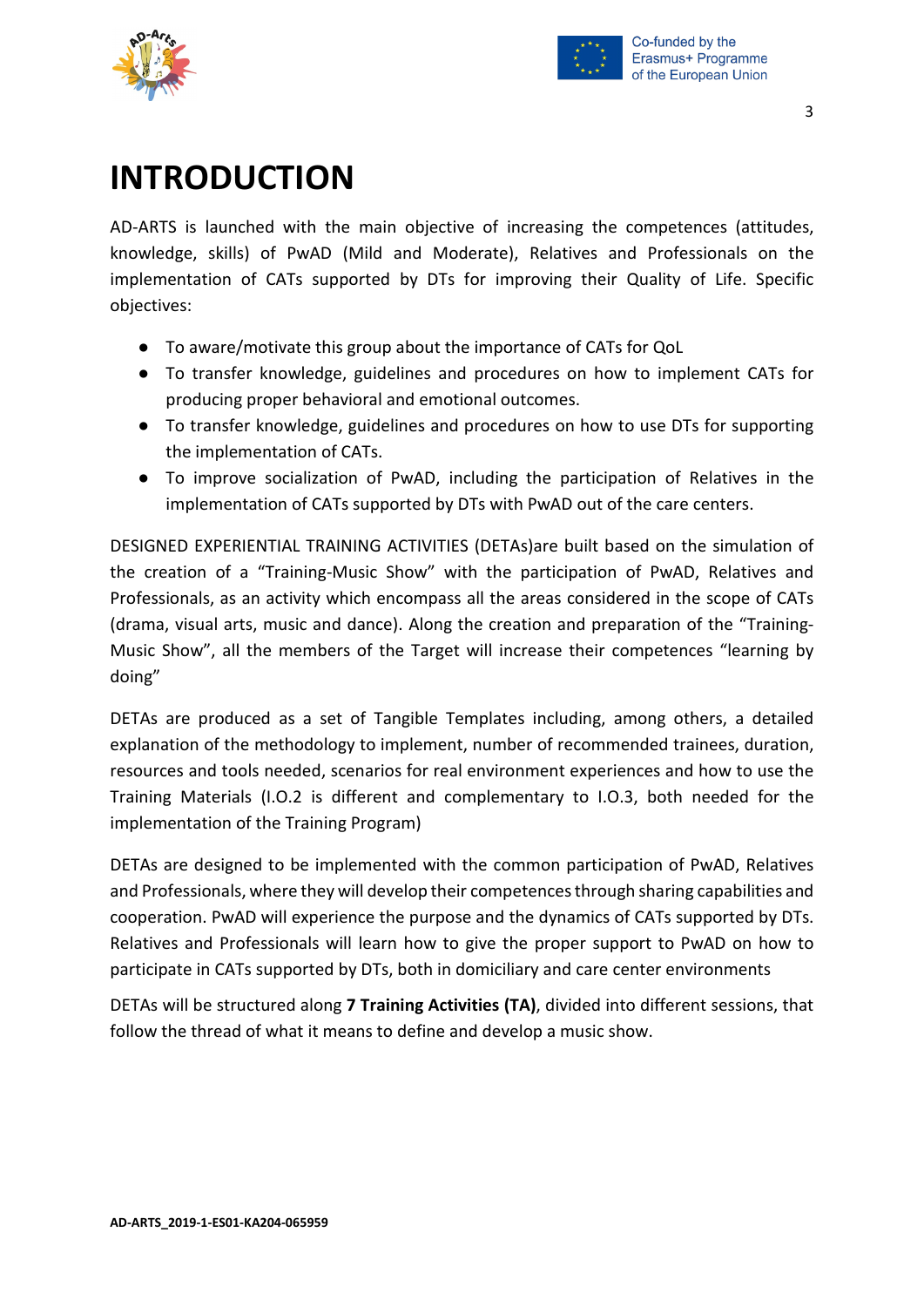



# <span id="page-3-0"></span>**TRAINING FRAMEWORK**

According to the Application Form and the Co-Created Methodological Guide (I.O.1), the Training Activities are designed within the next framework:

## <span id="page-3-1"></span>**1. Introduction. Some general guidelines for professionals/relatives are:**

- The way that people live with dementia depends on many factors, including physical status and image, emotional stress, the environment in which they live and the support that is available to them.
- It is not necessary for all people to have all the symptoms but some of these symptoms may occur at any of the stages.
- Also, professionals/relatives should be aware that in all stages can occur brief periods of clarity.
- As the disease progresses, the ability to communicate verbally decreases, so it is preferable to use simple everyday words and short sentences. Speech should be clear and fast-paced should be avoided.
- Maintaining eye contact is important, as it helps PwD to keep their interest and attention for a longer time. During a discussion, time should be given to process the information and complete the thought without criticism or interruption.
- The training place should be comfortable and friendly.
- The duration of each session does not exceed 60 minutes.
- The ultimate aim is to socialize and improve the quality of life of people with dementia.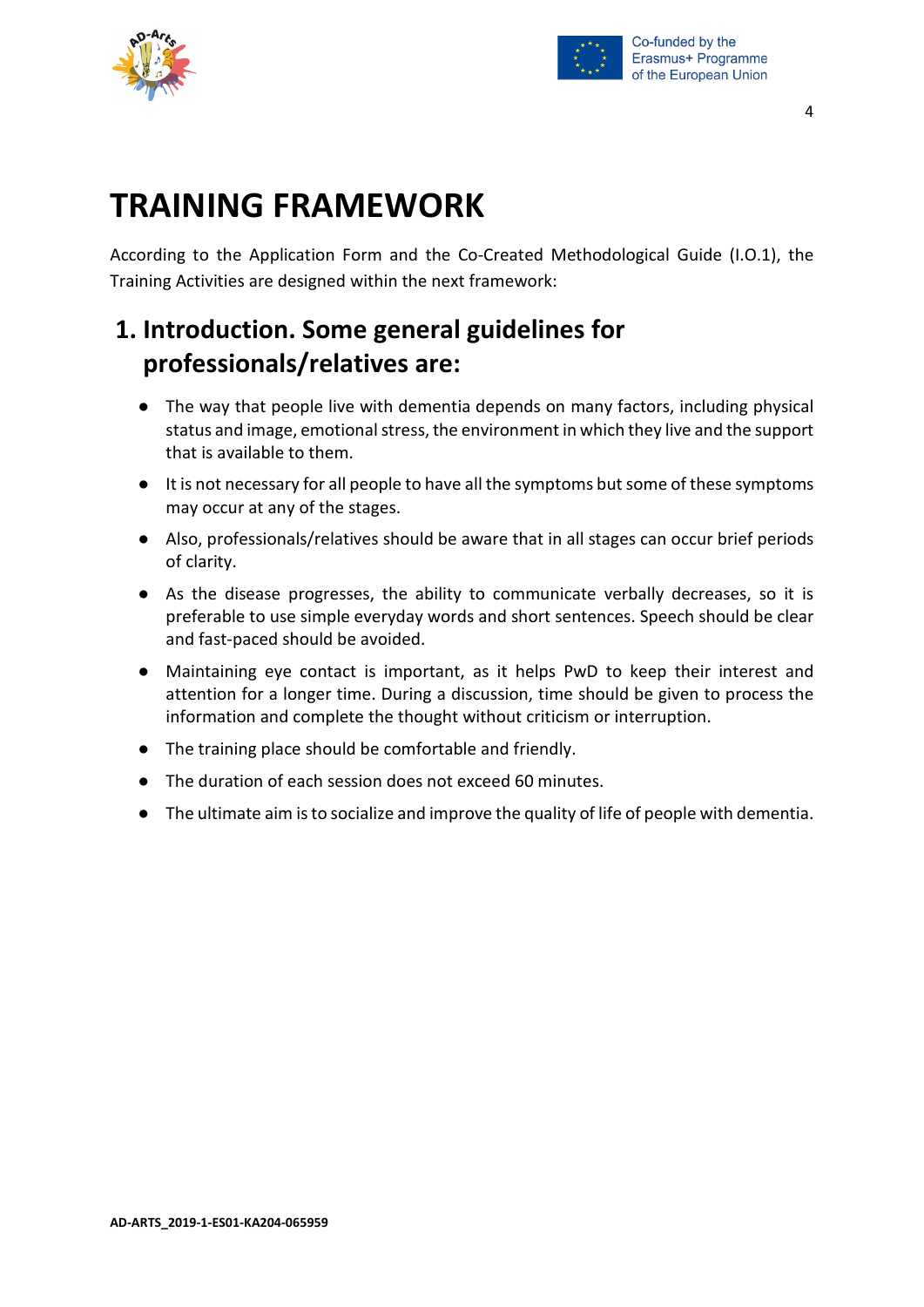



#### 5

### <span id="page-4-0"></span>**2. Objectives and Expected Results**

#### **General objective:**

Increasing the competences (attitudes, knowledge, skills) of Persons with Mild-Moderate Alzheimer and other Dementia (PwAD), Relatives and Professionals on the implementation of CATs supported by DTs for improving their Quality of Life.

#### **Specific objectives:**

- To aware/motivate this group about the importance of CATs for QoL
- To transfer knowledge, guidelines and procedures on how to implement CATs for producing proper behavioural and emotional outcomes.
- To transfer knowledge, guidelines and procedures on how to use DTs for supporting the implementation of CATs.
- To improve socialization of PwAD, including the participation of Relatives in the implementation of CATs supported by DTs with PwAD out of the care centres.

#### **Expected results:**

- A portfolio of activities based on the CATs which make use of DTs.
- Empowered relatives to support PwAD.
- Awared/motivated group about importance of CAT's for QoL.
- Using CATs for producing proper behavioral and emotional outcomes.
- Using DTs for supporting the implementation of CATs.
- Greater socialization of PwAD.
- Greater inclusion of relatives in CATs with PwAD, supported by DTs.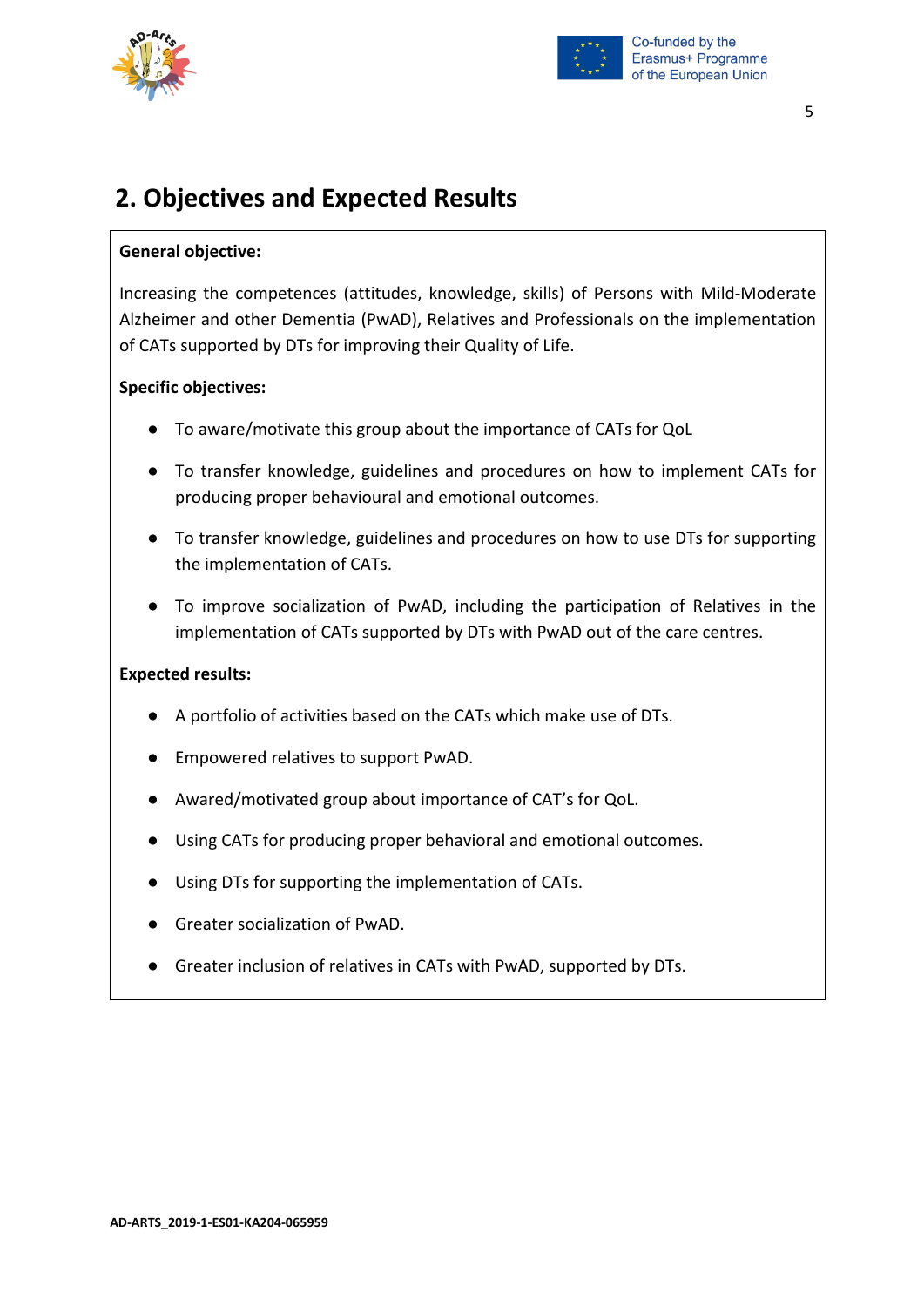



#### 6

## <span id="page-5-0"></span>**3. Target Group**

PwAD (Mild and Moderate).

Relatives of PwAD.

Professionals who care about PwAD.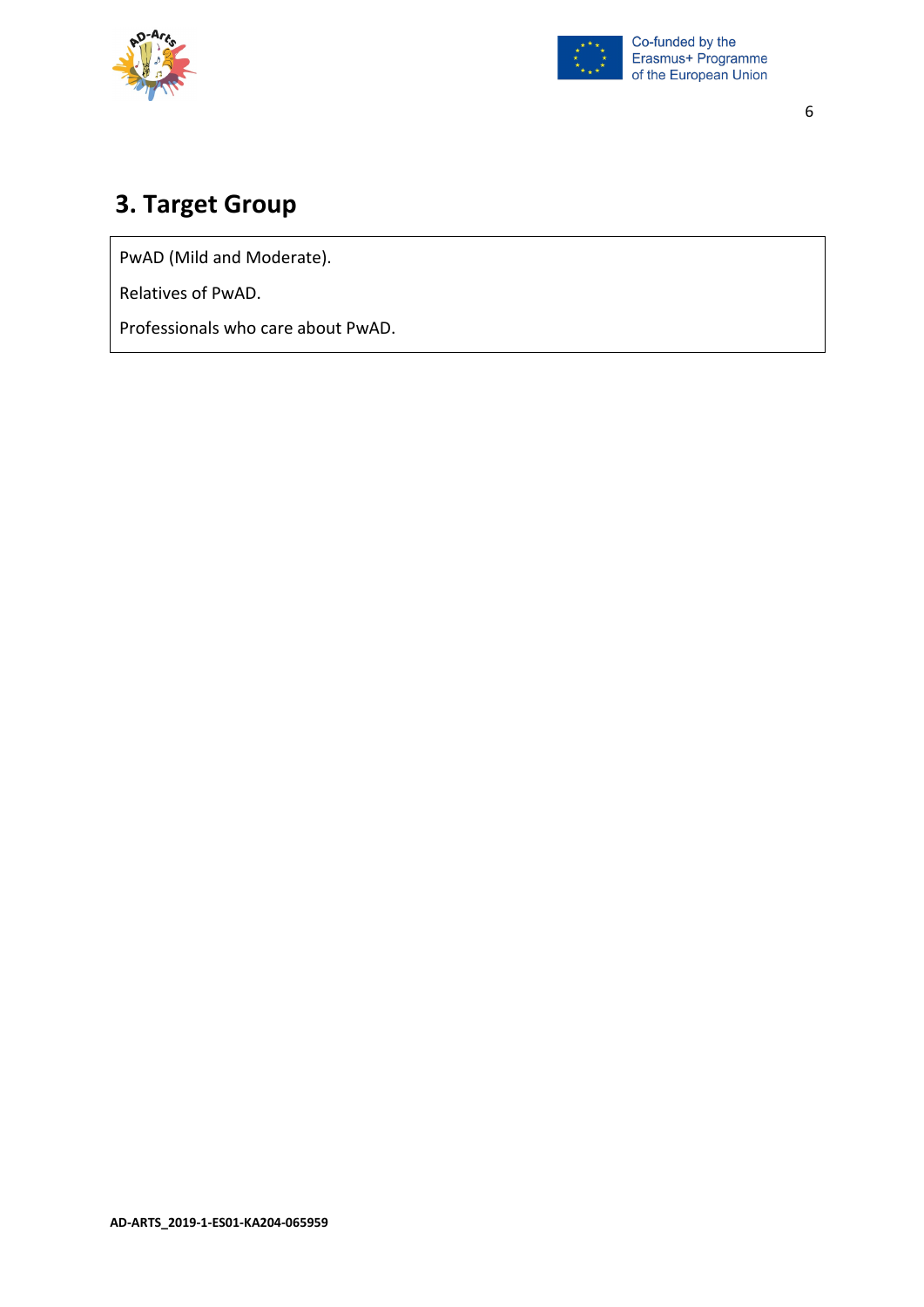



### <span id="page-6-0"></span>**4. Competences to be developed**

#### **Competences of Professionals:**

- o Willingness to learn new things about dementia and CAT.
- o The joy of working with people with dementia.
- o Knowledge of ICT tools. During the activities we will use ICT technology and teach learners about it.
- o Ability to assist the CAT trainer in case the PwAD does not collaborate.
- o Ability to deal with difficult or embarrassing situations. PwAD may react differently to a particular event in a way we would not expect.
- o Maturity and respectful manner.
- o Be adaptable and flexible with situations. When working with people with dementia, flexibility and patience are expected of us**.**
- o Knowledge of communication with PwAD. We use specific communication guidelines with people with dementia, as it is important that we adapt to them.

#### **Competences of relatives:**

- o Willingness to learn.
- o Willingness to participate.
- o Openness to ICT technology.

#### **Competences of PWAD:**

- o Accept support from trainers.
- o Motivation and enjoyment.
- o Willingness to learn.
- o Openness to ICT technology.